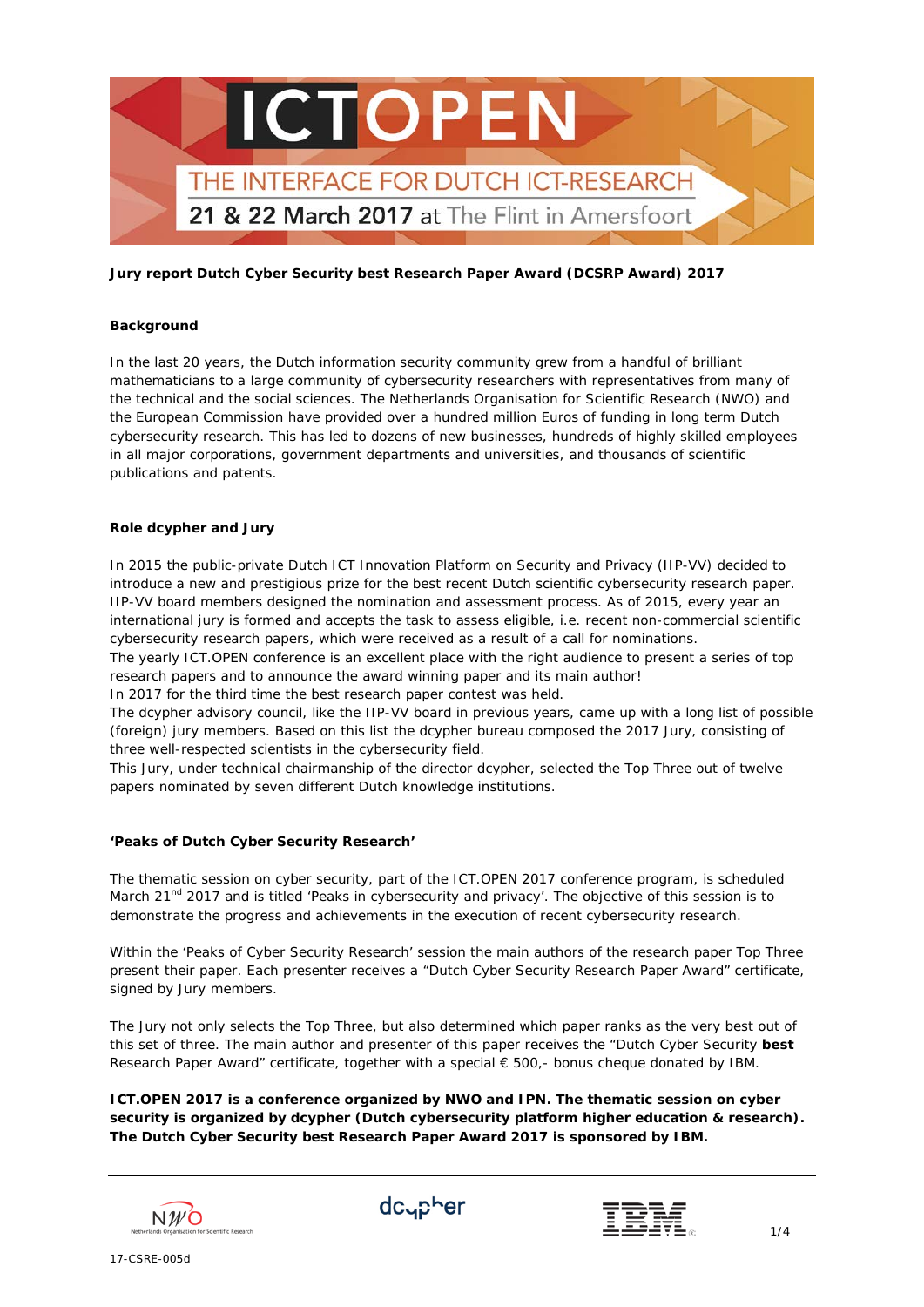

# **Research Paper Top Three**

# **Paper title: Flush, Gauss and Reload – a Cache Attack on the BLISS Lattice-Based Signature Scheme**

*Presenter: Andreas Hülsing, Technical University Eindhoven Authors: Leon Groot Bruinderink, Andreas Hülsing, Tanja Lange, Yuval Yarom Published at*: CHES 2016, the conference on Cryptographic Hardware and Embedded Systems; CHES 2016 had an acceptance ratio of 30/148.

## **Motivation by Tanja Lange:**

This paper presents the first side-channel attack on a lattice-based signature scheme, one of the strongest contenders for signature schemes that resist attacks by quantum computers. The attack determines which cache lines are accessed during sampling from a discrete Gaussian distribution and combines that information over several signatures into a big system of equations that are true up to a small error. Finally, this system is solved with the help of the so called LLL algorithm, deploying lattices as an attack tool. The attack applies to all proposed ways of sampling discrete Gaussians.

#### **Jury's assessment:**

The Jury considered this a very interesting and well written research paper, describing novel research in the area of post-quantum cryptograpy. It was noticed and appreciated the paper was accepted at a very relevant and highly ranked conference. The reseach resulted in a proof-of-concept implementation with a high probability of being a successful attack.

## **Paper title: Complete addition formulas for prime order elliptic curves**

*Presenter: Joost Renes, Radboud University Faculty of Science, Mathematics, and Computer Science Authors: Craig Costello and Lejla Batina*

*Published in*: Advances in Cryptology - EUROCRYPT 2016 - 35th Annual International Conference on the Theory and Applications of Cryptographic Techniques, Vienna, Austria, May 8-12, 2016, Proceedings, Part I, pages 403–428, 2016

## **Motivation by Lejla Batina:**

This is the first paper of Joost in his 1st year as a PhD student. He published it at the top crypto/security conference (Eurocrypt) and he is the main contributor to this work as evident from him being put as the first author (not following the alphabetic order). As a follow-up he was invited for an internship with Microsoft Research, which is very exceptional achievement for a 1st year PhD student.

#### **Jury's assessment:**

This interesting paper describes novel research. This paper in particular stands out because it was accepted at Eurocrypt, which is a top-tier conference, and because the main author was only in his first PhD year when he cooperated with Microsoft Research on this paper. The Jury considered this an excellent piece of work, with a broad impact, as can be illustrated by the receipt of an invitation for an internship at Microsoft, following the publication of this paper.

## **Paper Title: Drammer: Deterministic Rowhammer Attacks on Mobile Platforms**

*Presenter: Victor van der Veen, VU University, Computer Systems Section*





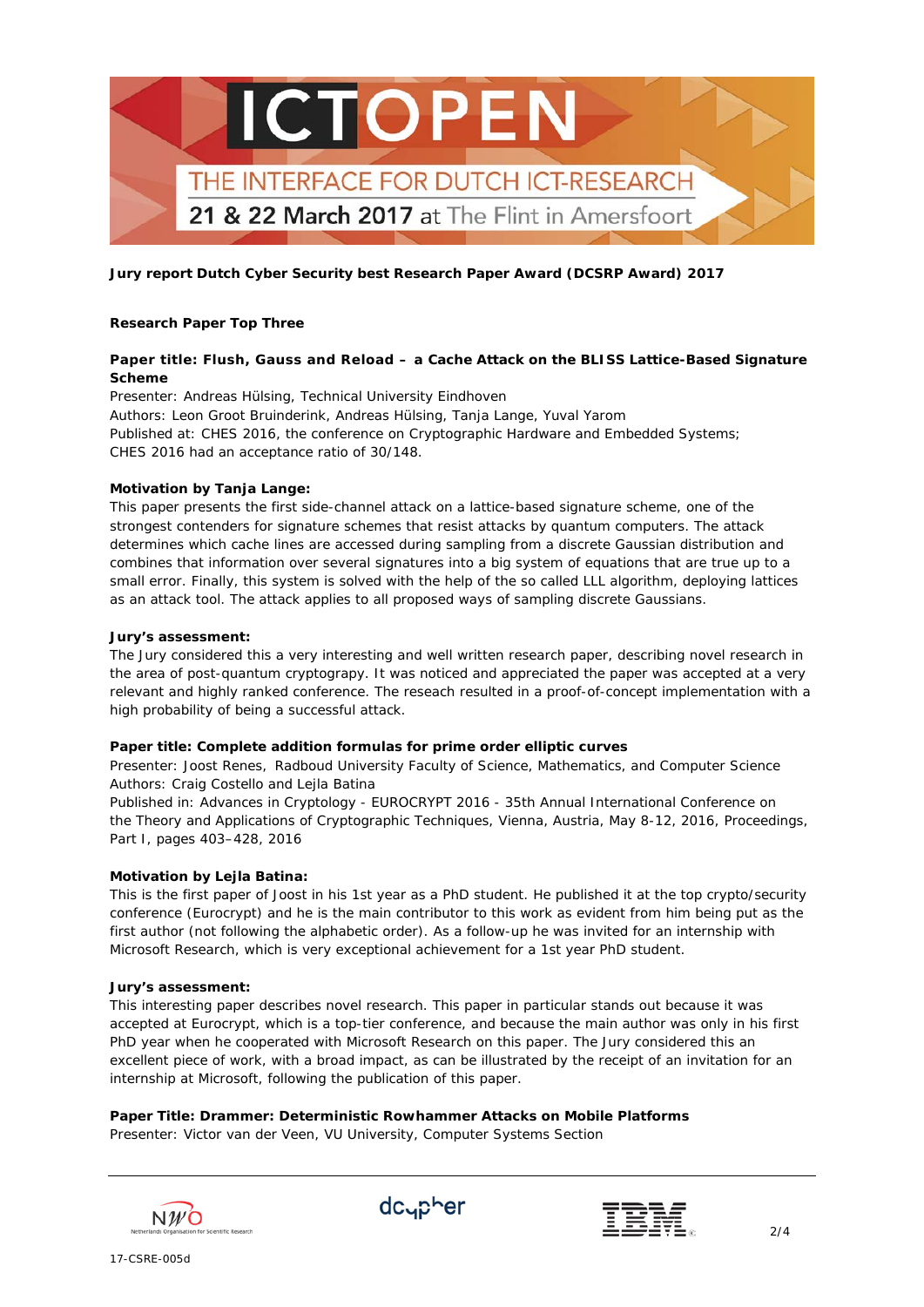

*Authors: Victor van der Veen, Yanick Fratantonio, Martina Lindorfer, Daniel Gruss, Clémentine Maurice, Giovanni Vigna, Herbert Bos, Kaveh Razavi, Cristiano Giuffrida Published in*: CCS 2016, October 24-28, 2016, Vienna, Austria, <https://vvdveen.com/publications/drammer.pdf>

## **Motivation by Herbert Bos:**

With DRAMMER, Victor demonstrated that it is possible to trigger Rowhammer bit flips on widespread ARMbased platforms and exploit such bit flips to deterministically (and thus reliably) compromise an entire system without relying on any special features. Victor showed this is all possible thanks to only two standard features present in all modern commodity platforms: Direct Memory Access (DMA) buffer management (which grants an attacker direct memory access to easily trigger bit flips) and buddy page frame allocation (which allows an attacker to easily predict physical memory reuse to target bit flips on securitysensitive targets). A combination of these techniques is quite scary: a malicious app running on millions of mobile devices today and on billions of Internet of Things (IoT) devices tomorrowcan reliably gain root privileges on vulnerable targets without an easy fix given the hardware nature of the issue.

Google was the first to realize the impact of DRAMMER and gave an award to Victor's proofofconcept exploit as part of the Android Security Reward Program. The joined effort between VU and the Android Security Team resulted in improved ARM/Android security and also sparked a discussion between Linus Torvalds and Alan Cox on the Linux Kernel mailing list. The conclusion was that mitigation in software is not possible. Hence, we expect DRAMMER to prompt hardware manufacturers to provide additional protection in hardware.

#### **Jury's assessment:**

This is a very interesting paper, published at ACM CCS, one of the top 4 security conferences, a tier-1 venue with high impact. The paper has a large international team of authors, which further fosters collaboration, with Victor van der Veen as the leading author, which shows the key role the Dutch team had in this research. The proposed mitigation in the paper requires hardware modification or replacement (in the worst case scenario, for the Rowhammer component). Results have thus a broad and long lasting impact. The interest in DRAMMER even extended beyond academia and open source, including the hacker community as well as government and industry. It received extensive traditional media coverage, in more than 20 countries, from magazines to television as well as high profile web media.

## **The Winner**

Jury members, who individually ranked and collectively decided on the quality of all research papers received, appreciated the response by the Dutch research community on the call for nominations, resulting in twelve paper nominations. Out of the Top Three as presented today, one paper deserves the predicate **best** Dutch Cyber Security Research Paper.

The Award winning paper is: **Drammer: Deterministic Rowhammer Attacks on Mobile Platforms,**  by Victor van der Veen et al.